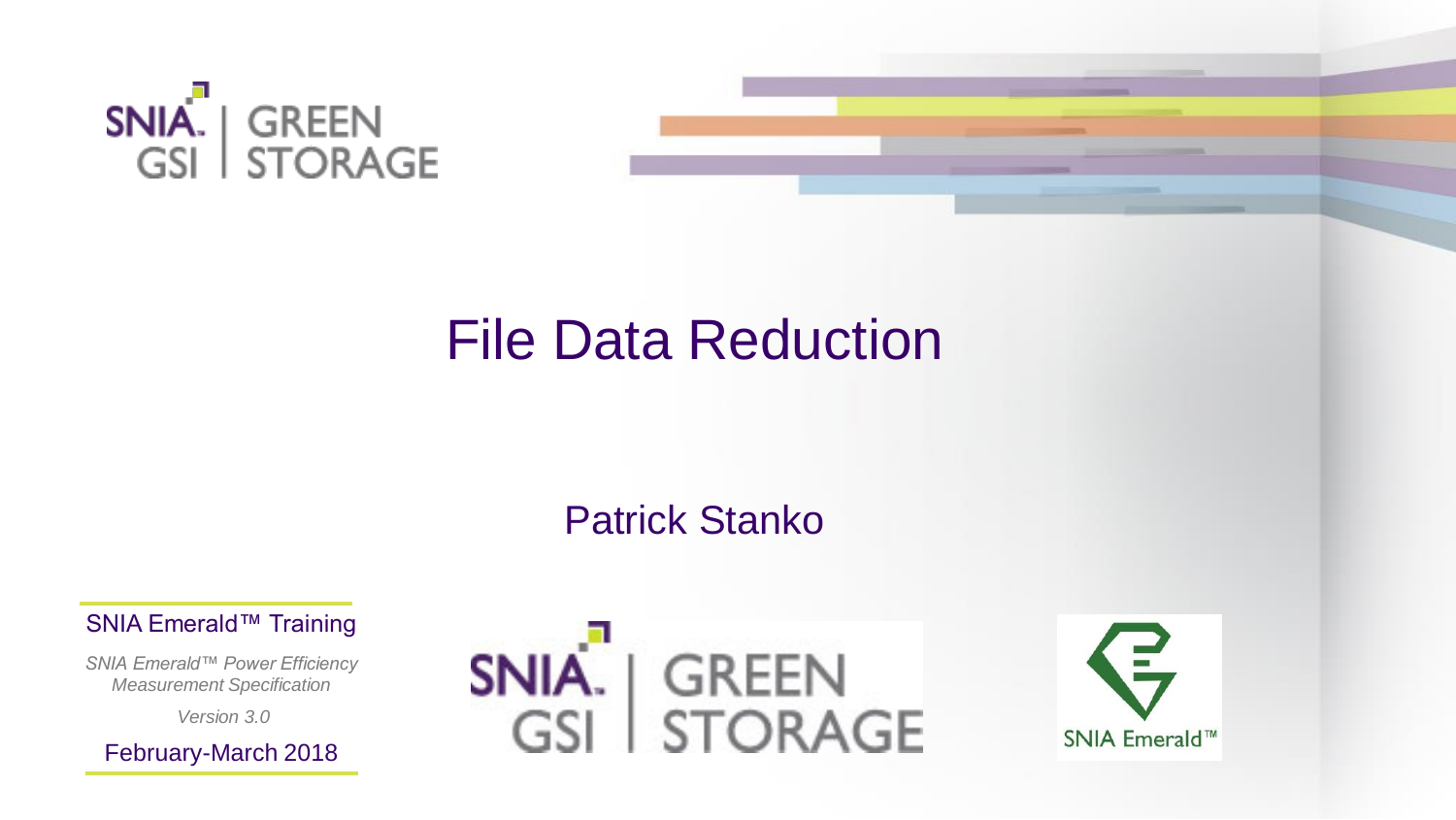# Data Reduction of sFlow and power meter

### Required data reduction steps

- Extract the data from text or CSV file from sFlowtool
	- Cut and past the IF\_(index) from the text file  $\sum$
	- Extract the data from the CSV file (need to use –4 -L)  $\sum$
- Convert sFlow data into MiB/s with time stamps  $\Phi$
- Identify the workload start and stop time stamps  $\Phi$ 
	- Can use tag2014  $\sum$
- Combine the sFlow and power data  $\Phi$
- Use linear interpolation on sFlow data to match power meter  $\Phi$
- Generate 30 Metric points (MiB/s/W)  $\frac{1}{2}$



SNIA.

GSI

GREEN

**STORAGE**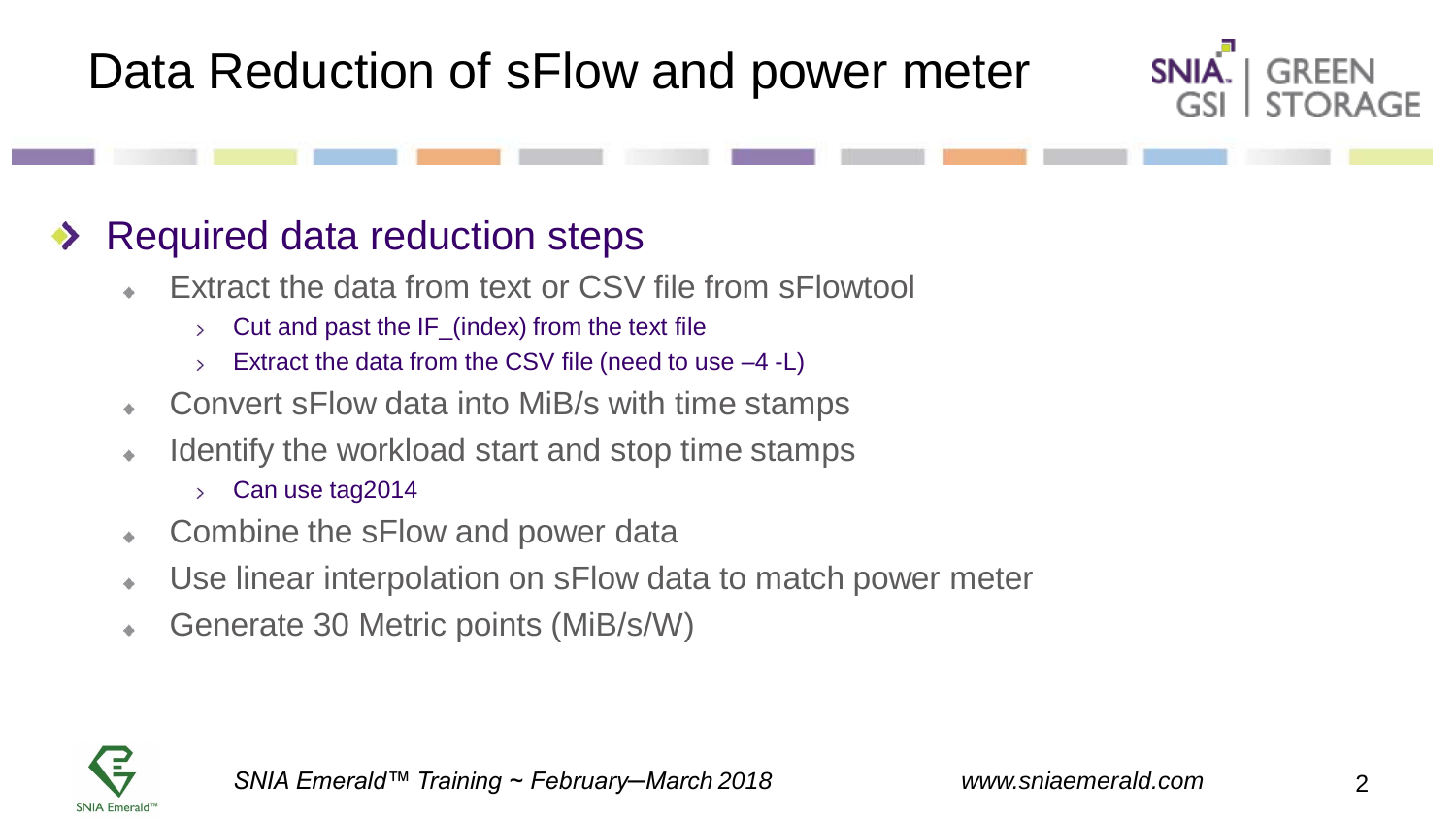# Validation and Metric Generation



#### Stability Validation ◆

- test using the moving average  $\bullet$
- test using the least fit squares  $\bullet$

#### Generate Metric  $\bullet$

average performance/average power across the 300 second period ۰

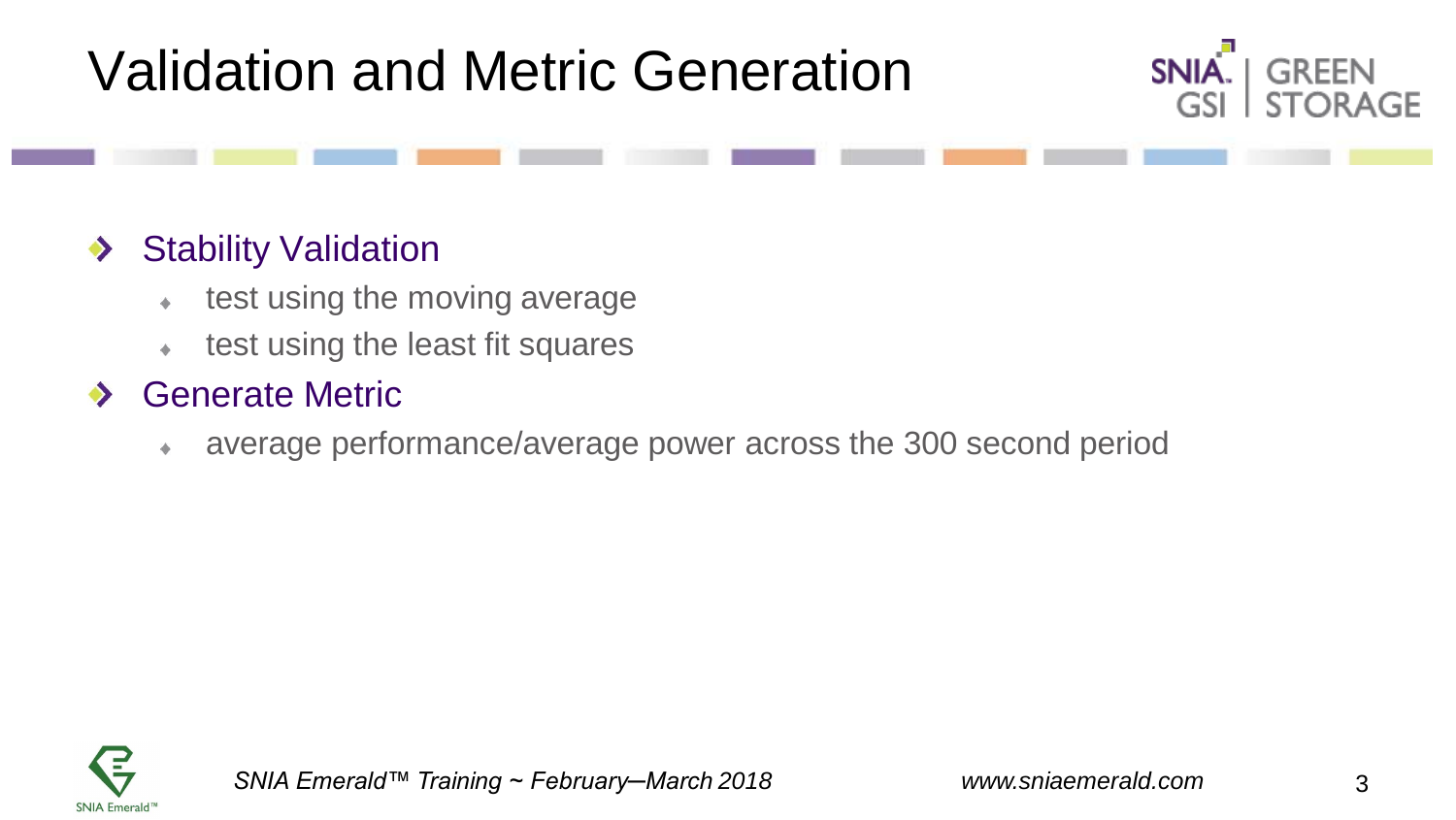

- Align UTC time stamps with in bytes and out bytes counters  $\blacktriangledown$
- Formulate the in byte/sec and out byte/sec  $\bullet$ 
	- Difference between counters/ difference between sample UTC times
- Add in byte/sec and out byte/sec for total bytes/sec  $\blacktriangleright$
- Divide by 1048576 (MiB) to derive MiB/s ◆

| $Counter_n - Counter_{n-1}$ |  |
|-----------------------------|--|
| $UTC_n - UTC_{n-1}$         |  |

|   | unixSecondsUTC | In Bytes       | Out Bytes      | In Byte/sec | <b>Out Byte/Sec</b>                   | Total Byte/sec | Total MiB/s |
|---|----------------|----------------|----------------|-------------|---------------------------------------|----------------|-------------|
|   | 1519773493     | 62970113405447 | 93468768627092 |             | $ (B3-B2)/(A3-A2)$ $ (C3-C2)/(A3-A2)$ | $E3+F3$        | G3/1048576  |
|   | 1519773503     | 62970113418972 | 93468768650965 | 353         | 2387                                  | <b>3740</b>    | 0.004       |
| 4 | 15197735131    | 62970113420700 | 93468768660429 |             | 946                                   | 119I           | 0.001       |
|   | 1519773523     | 62970113422236 | 93468768673146 | 154         | 1272                                  | 1425           | 0.001       |

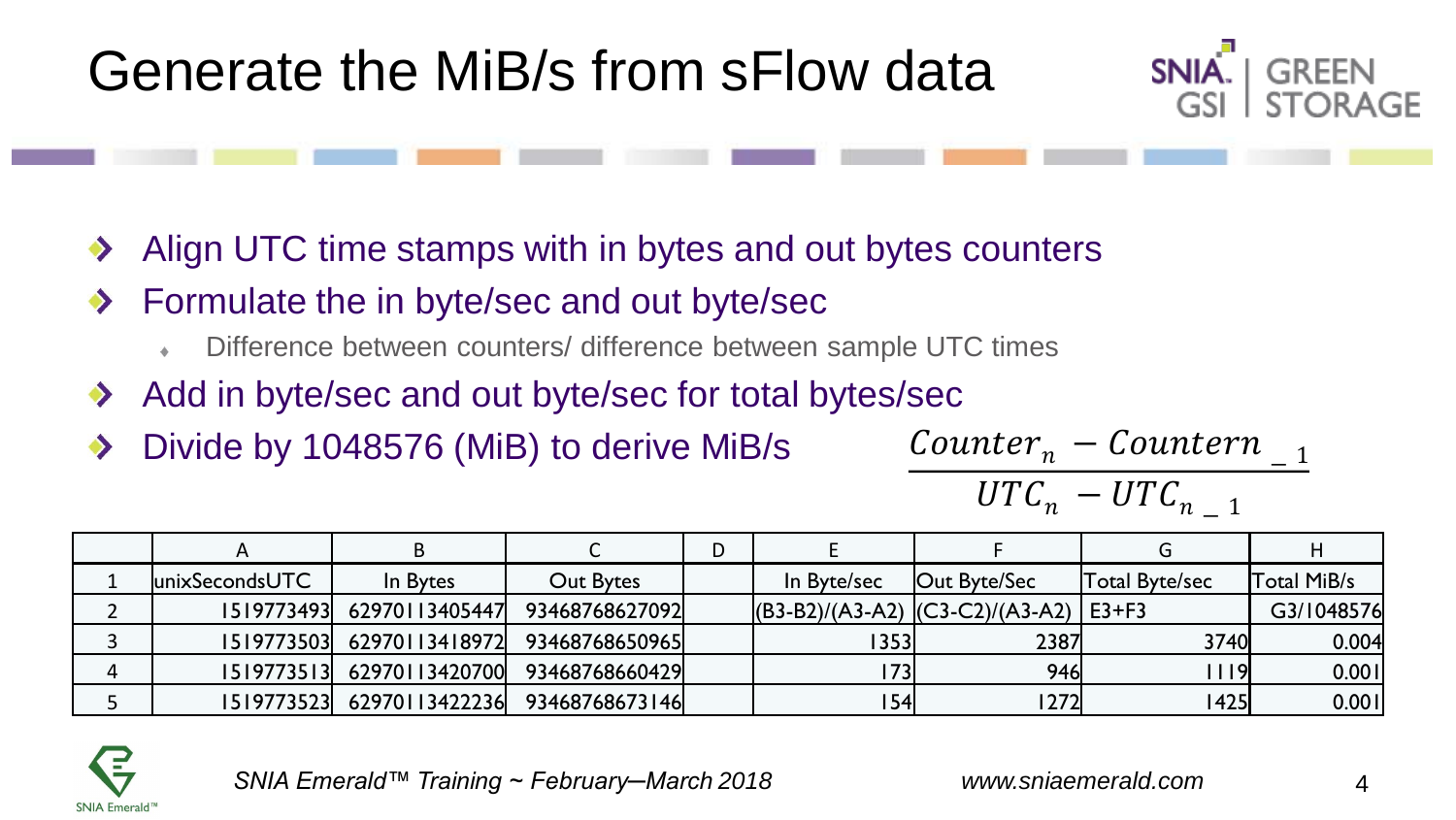- ◆ Need to convert unixSecondsUTC time into MS Excel time stamp
	- Find the number of days since January 1, 1970 ۰
	- Adjust to match power supply time zone ۰

| А              | R                                  |                                       |
|----------------|------------------------------------|---------------------------------------|
| unixSecondsUTC | <b>UTC Time</b>                    | <b>MST Time</b>                       |
|                | $(((A3/60)/60)/24)+DATE(1970,1,1)$ | $ B3-(7/24) $                         |
| 1519773493     |                                    | 2/27/2018 23:18:13 2/27/2018 16:18:13 |
| 1519773503     |                                    | 2/27/2018 23:18:23 2/27/2018 16:18:23 |
| 1519773513     |                                    | 2/27/2018 23:18:33 2/27/2018 16:18:33 |
| 1519773523     |                                    | 2/27/2018 23:18:43 2/27/2018 16:18:43 |



SNIA.

**GREEN**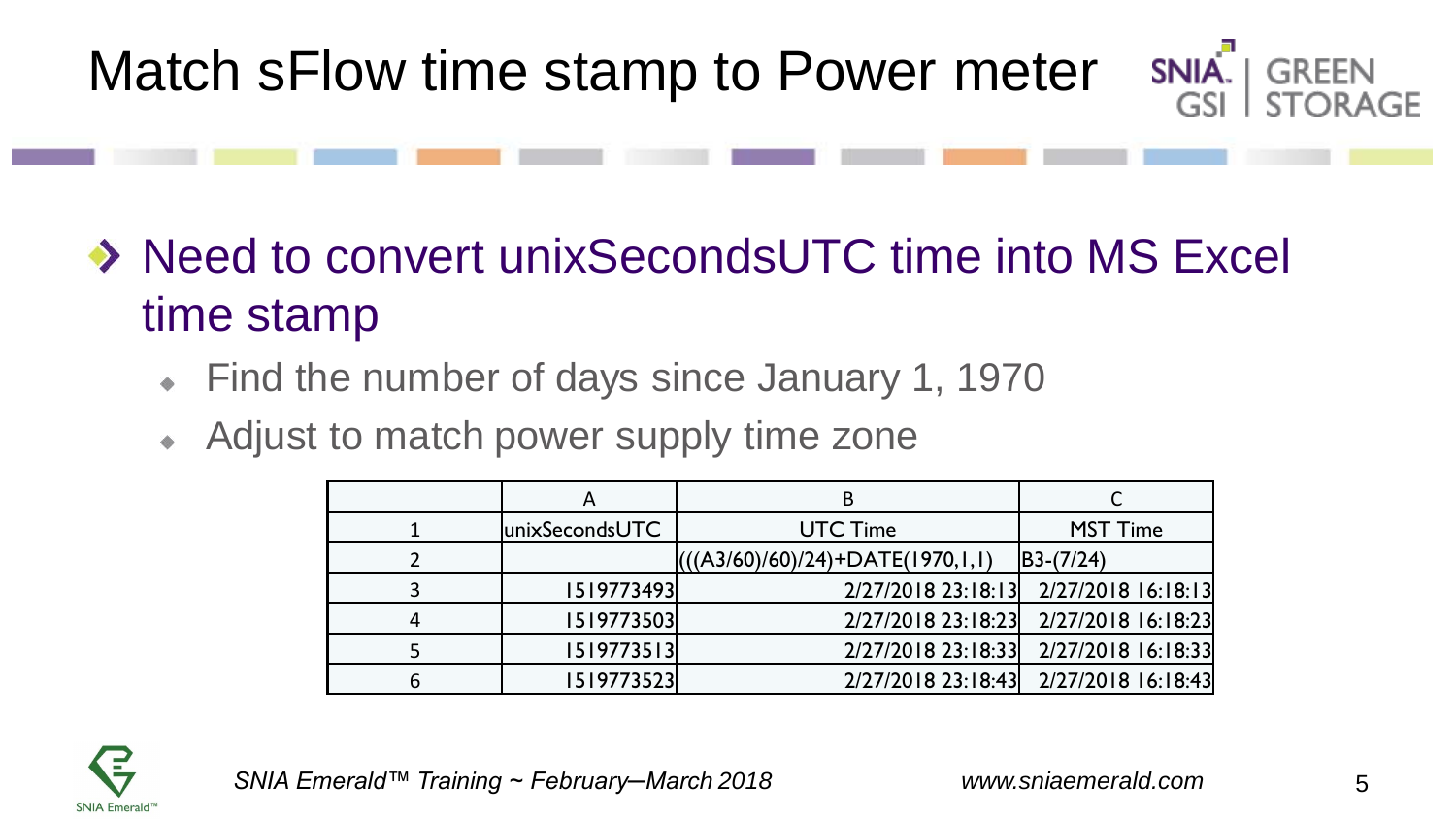Combine sFlow and Power Meter Data



Use linear interpolation to align performance data to the power  $\Phi$ meter data

| A               |              |              |        |             | G | H                      |               |        |              |              | M |         |                                                  |
|-----------------|--------------|--------------|--------|-------------|---|------------------------|---------------|--------|--------------|--------------|---|---------|--------------------------------------------------|
|                 | <b>sFlow</b> | <b>SFlow</b> | sFlow  |             |   |                        |               |        |              |              |   |         |                                                  |
| Sflow Time Hour |              | Minute       | Second | MiB/s       |   |                        |               |        |              |              |   | $K3-D3$ | $E2+((D3+N3-D2)/(D3-D2))*(E3-E2)$                |
|                 |              |              |        |             |   |                        | <b>IPower</b> | Power  | <b>Power</b> |              |   |         |                                                  |
| 7:30:27 PM      | 19           | 30           |        | 27 510.3698 |   | Sample Power Time Hour |               | Minute | Second       | <b>Watts</b> |   |         | Difference in Seconds Linear Interpolation MiB/S |
| 7:30:37 PM      | 9            | 30           |        | 37 463.9902 |   | $0$ 7:30:33 PM         | 19I           | 30     | 331          | 524          |   |         | 482.542                                          |
| 7:30:47 PM      | 9            | 30           |        | 47 523.0991 |   | 7:30:43 PM             | 19            | 30     |              | 519          |   |         | 499.456                                          |
| 7:30:58 PM      | 9            | 30           |        | 58 450.7144 |   | 2 7:30:53 PM           | 19            | 30     | 53I          | 530          |   |         | 483.617                                          |



SNIA.

GSL.

**GRFFN** 

**STORAGE**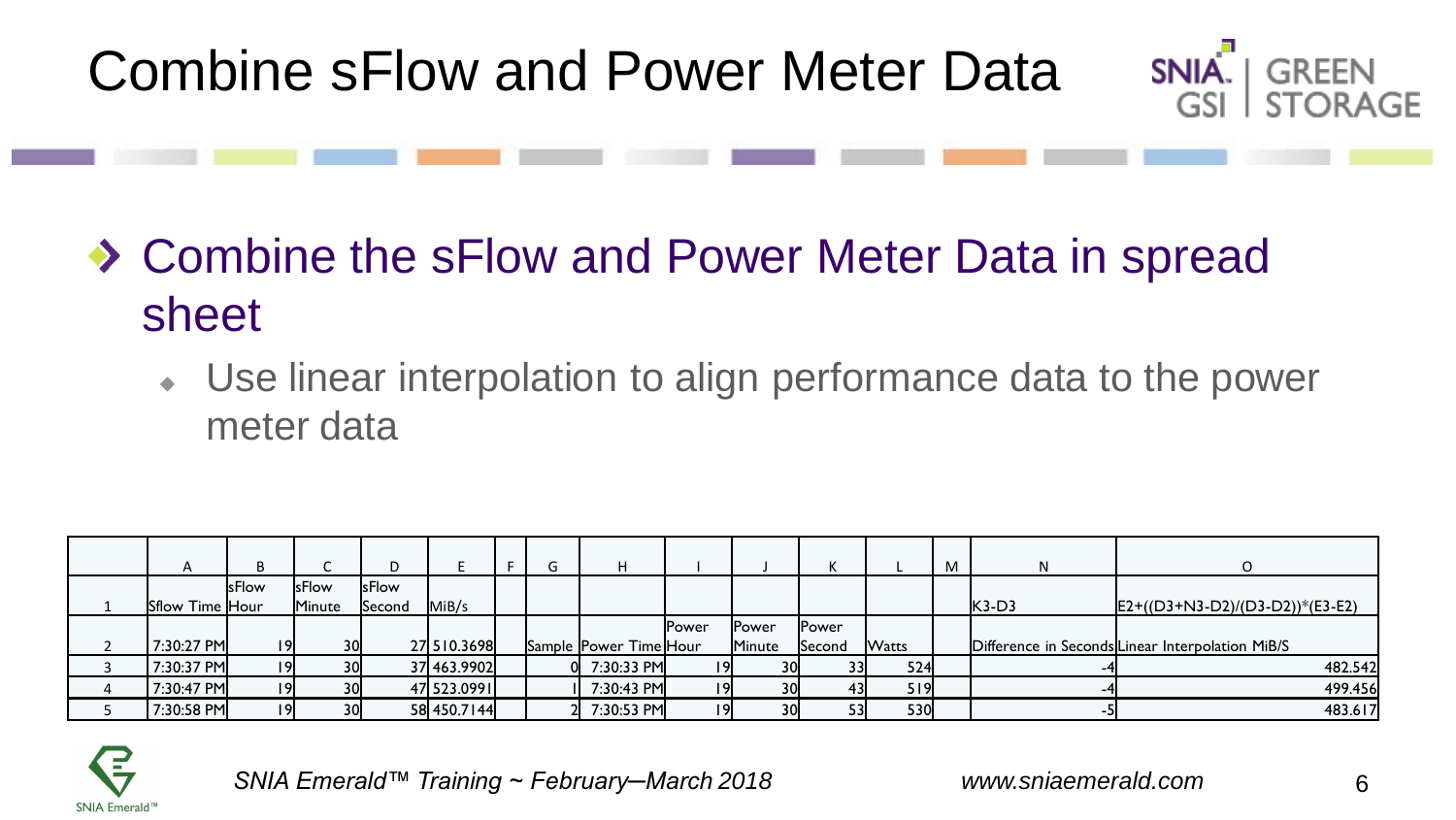

 $\rightarrow$  Take the aligned performance data divided by power

### ◆ Generate 30 samples

10 second sample rate over 300 seconds  $\Phi$  .

|                | A      | B.         |              |                            | Ε |                                        |
|----------------|--------|------------|--------------|----------------------------|---|----------------------------------------|
|                | Sample | Power Time | <b>Watts</b> | Linear Interpolation MiB/s |   | SNIA Emerald File IO Metric<br>MiB/s/W |
| $\mathfrak{p}$ |        |            |              |                            |   | D3/C3                                  |
| 3              |        | 7:30:33 PM | 524          | 483                        |   | 0.920                                  |
| 4              |        | 7:30:43 PM | 519          | 499                        |   | 0.963                                  |
|                |        | 7:30:53 PM | 530          | 484                        |   | 0.913                                  |

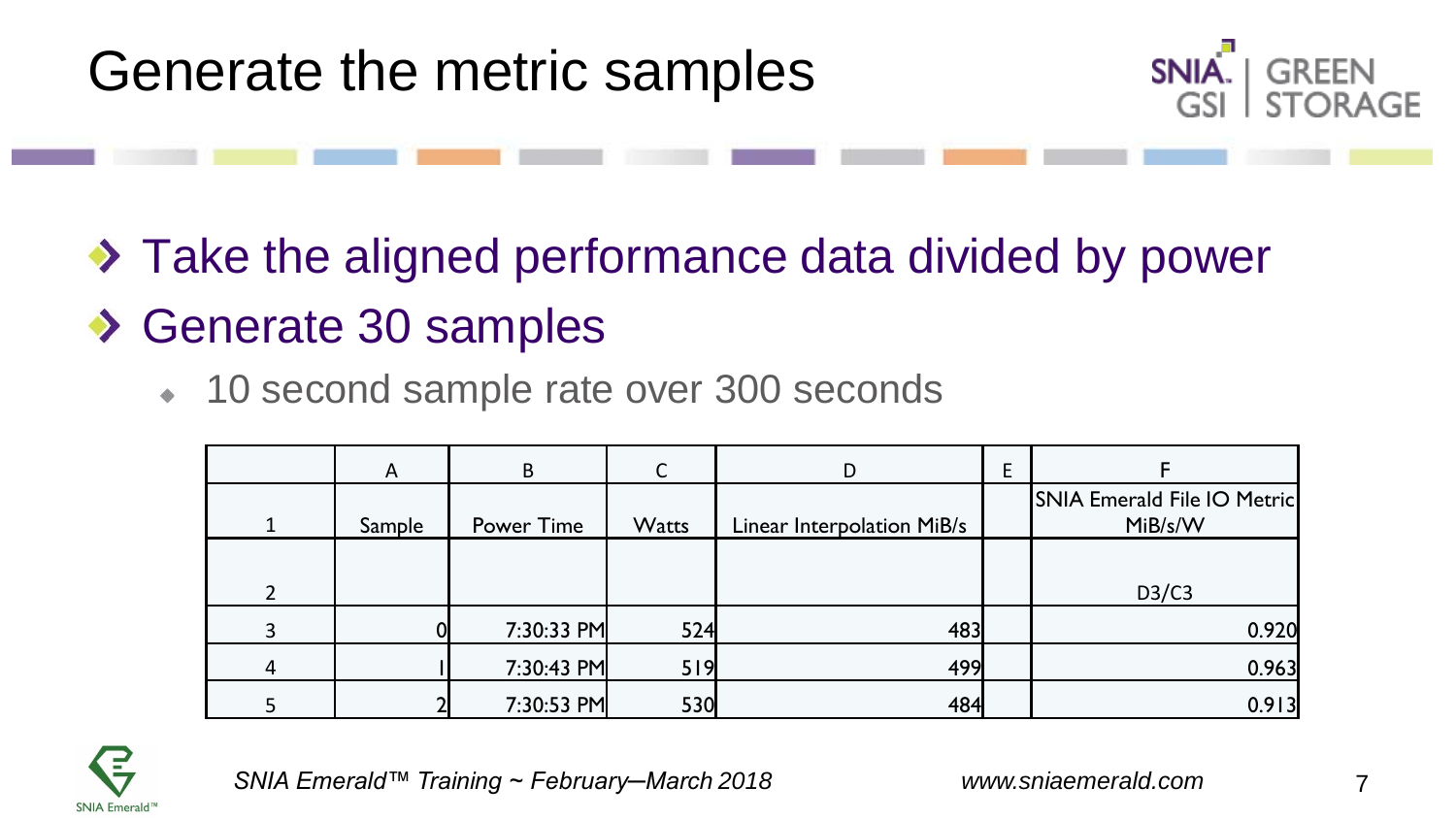



- ◆ Need to generate Sample 0 (S0)
	- The average across all 30 samples
- ◆ Generate the moving average across the 30 sample
	- $\cdot$  Sn = Mn\*w+(1-w)\*Sn-1

### $\rightarrow$  Verify that all 30 points are with in  $\pm$ 5% of So

| A      | В      |               |                   |                |
|--------|--------|---------------|-------------------|----------------|
|        |        | ιSη           | Moving Average    | % Change       |
| Sample | Metric | Average(1:30) | $ BA*w+(1-w)*D3 $ | $ $ (Sn-S0)/S0 |
|        | 0.920  | 0.874         |                   |                |
|        | 0.963  |               | 0.883             | 1.02%          |
|        | 0.913  |               | 0.886             | .36%           |

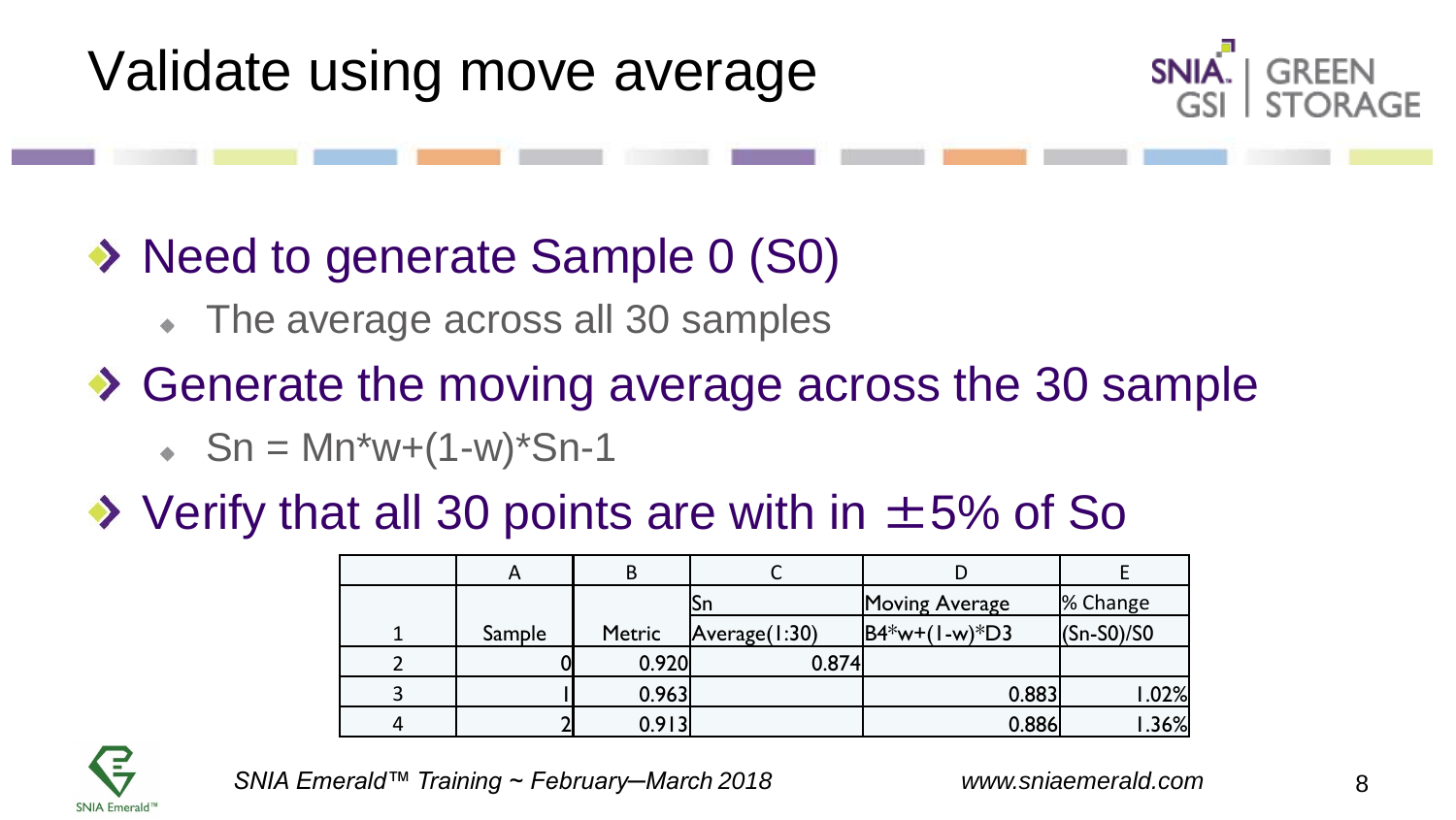

- ◆ Find the Slop of M
	- $Slope(M) = (\sum_{n=1}^{k} M_{N+n}(12n 6K 6))/(K(K 1)(K + 1))$
- $\blacktriangleright$  Find the Int(M)
	- $Int(M) = (\sum_{n=1}^{K} M_{N+n})K Slope(M)(K + 1)/2$
- ◆ Find Y sample 30 and sample 1
	- $\cdot$  Y=n\*Slope(M)+Int(M)

| A      | B     |                                                                            | D           |                  |       | G     | H                           |
|--------|-------|----------------------------------------------------------------------------|-------------|------------------|-------|-------|-----------------------------|
|        |       | Slope Term                                                                 | Slope M     | llnt             | Y30   | l۲۱   | Difference                  |
|        |       |                                                                            |             | AVERAGE(B4:B33)- |       |       |                             |
| Sample |       | Metric $ B3*(12*A3-6*30-6)/(30*(30-1)*(30+1)) sum(c3:C33) (D3*((30+1)/2))$ |             |                  |       |       | 30*D3+E3 I*D3+E3 (F3-G3)/G3 |
|        | 0.920 |                                                                            | 0.000507286 | 0.866            | 0.881 | 0.867 | 1.70%                       |
|        | 0.963 | $-0.006$                                                                   |             |                  |       |       |                             |
|        | 0.913 | $-0.005$                                                                   |             |                  |       |       |                             |

SNIA Emerald™